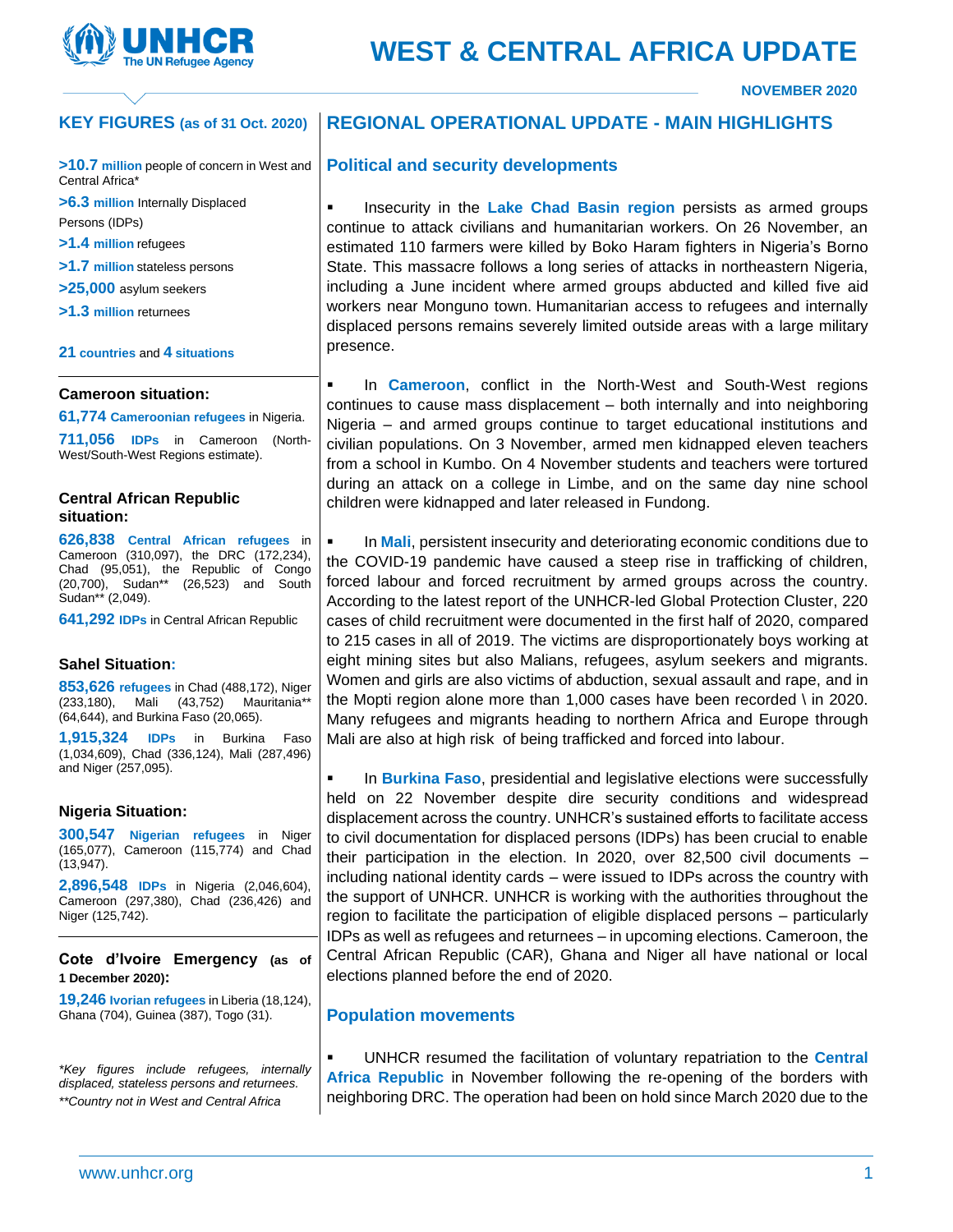

## **WEST & CENTRAL AFRICA UPDATE**

#### **NOVEMBER 2020**

COVID-19 pandemic, and UNHCR and its partners have now strengthened health and sanitization measures by distributing face masks, screening temperatures and installing hand-washing stations. The number of refugees per convoy was also reduced to a maximum of 65 individuals to allow for distancing. UNHCR has facilitated the repatriation of a total of 2,873 refugees to CAR in 2020, out of total of 19,357 voluntary returns since 2017, in addition to an estimated 95,000 spontaneous returns. There are still more than 600,000 refugees from CAR in neighboring countries, as well as almost 650,000 IDPs within CAR. Despite significant improvements, the situation in the country remains volatile, and continued protection of displaced populations is needed for those who do not feel it is safe to return home.

▪ By 1 December 2020, more than 19,000 Ivorians had fled **Cote d'Ivoire** and throughout the region UNHCR is working closely with governments and partners to register Ivorian new arrivals, conduct protection and border monitoring, and provide necessary assistance. More than 94% of them are in neighboring Liberia, including a high proportion of women, children and elderly people. UNHCR recently airlifted 95 tons emergency supplies to respond to the most pressing needs of new arrivals in the counties of River Gee, Nimba and Grand Gedeh near the Ivorian border. In Liberia and in Ghana, where more than 700 Ivorian new arrivals are hosted, UNHCR is constructing shelters, canteens, toilets, bathing facilities and water distribution points. UNHCR's COVID-19 prevention efforts include the distribution of 20,000 face masks and hand sanitizers, as well as the implementation of handwashing protocols at border crossing points. The almost 400 Ivorian new arrivals in Guinea and the 31 in Togo are being hosted by families in the local community.

#### **Key Activities**

As part of the global [16 Days of Activism](https://16dayscampaign.org/) against Gender-Based Violence, on 25 November UNHCR and its partners launched a new digital [platform](https://gbv.westafrica.exposed/en/) to raise awareness of gender-based violence (GBV) in West and Central Africa, and to provide information and practical tools to tackle this issue. While GBV has been an existing problem throughout the region, the severe impact of COVID-19 among the most vulnerable – including forcibly displaced populations – has led to a dramatic increase in cases in 2020. Over 4,400 cases of genderbased violence were reported in Mali between January and September, but only 48 per cent of towns had GBV support services. Reports of GBV in the Central African Republic – including cases of rape, sexual slavery and forced marriage – more than doubled in 2020. In Niger, some women were tortured for engaging in economic activity outside of the home, or for not wearing full veil coverings. Beyond the 16 Days of Activism Campaign, which ends on 10 December, UNHCR has prioritized the fight against GBV across its operations and will sustain its sensitization and prevention efforts, while maintaining support to GBV survivors.

### **Funding Situation**



#### **CONTACTS**

#### **Regional Bureau for West & Central Africa**

**Romain Desclous**, Senior Communication Officer: desclous@unhcr.org, Tel: +221 78 639 6385 **Antoine Sfeir**, Regional Reporting Officer: [sfeira@unhcr.org,](mailto:sfeira@unhcr.org) Tel: +221 77 332 58 57 Twitter : @UNHCRWestAfrica – Facebook : UNHCR West & Central Africa